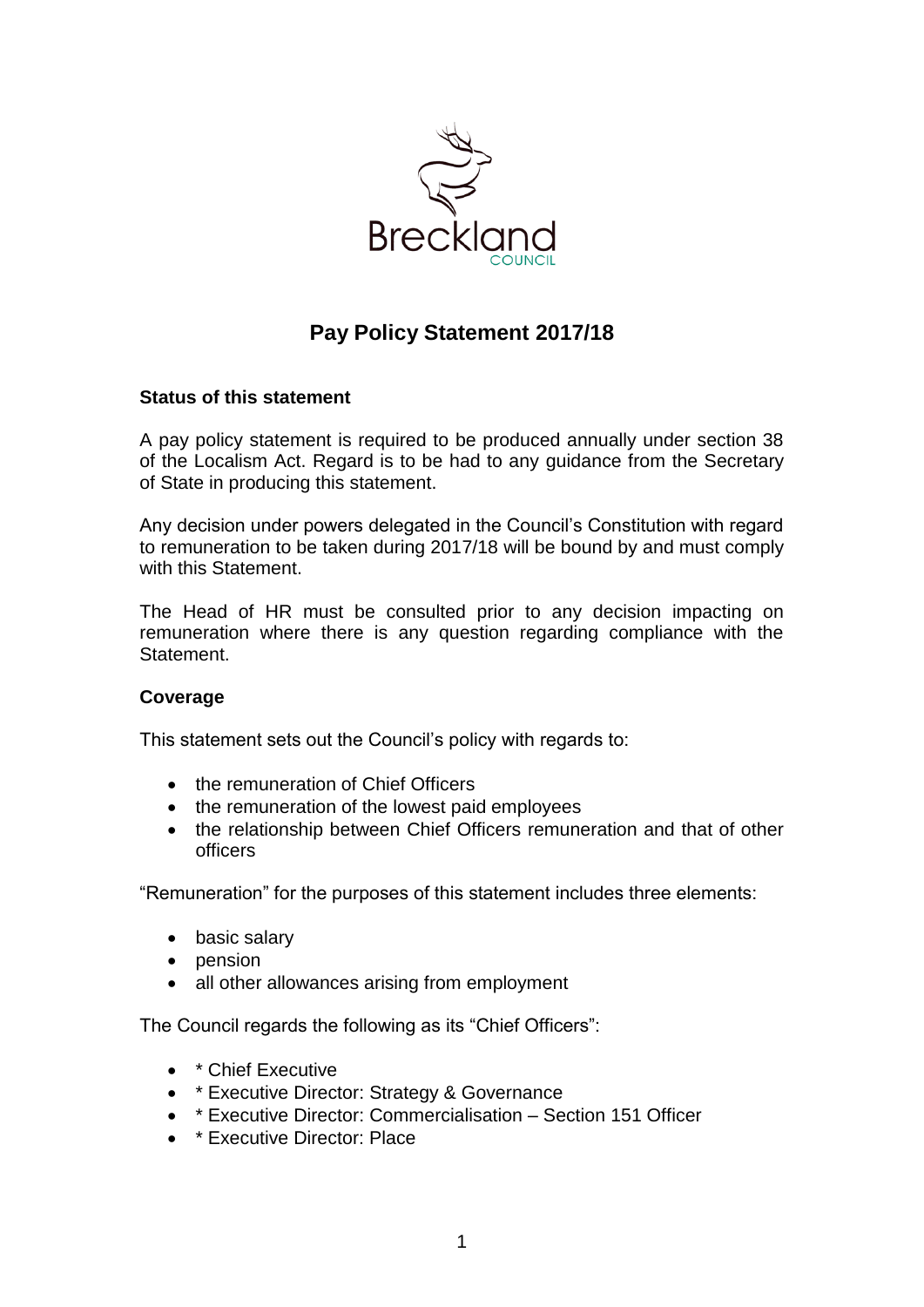For the purpose of the pay policy statement the following posts will also be referred to as "Chief Officers".

- \* Executive Manager Governance
- \* Executive Manager Information
- \* Executive Manager Growth & Prosperity
- \* Executive Manager People & Public Protection
- Head of Anglia Revenues Partnership
- Place Manager

\* Chief Officer roles shared with South Holland District Council.

The employing body for the Chief Officer roles is Breckland District Council, excluding 'Executive Manager People & Public Protection' which is a South Holland District Council employed role.

In this policy statement the term "Chief Officers" refers to the Chief Executive and Executive/Senior Managers in that where there are any differences in terms of the policy it is between this group and all other employees.

## **The Policy for 2017/18**

Objectives of the policy

(a) to ensure a capable and high performing workforce

In respect of the Chief Executive, Chief Officers and all other employees the Council's policy is to set remuneration sufficient to attract and retain adequately experienced, trained and qualified individuals to deliver the Council's priorities.

(b) simplicity, clarity and fairness between employees and between the Council and the community

The Council aims to be transparent on pay to its staff, prospective staff and the wider community.

(c) To differentiate between remuneration and other employee related expenses

The Council will meet or reimburse authorised travel, accommodation and subsistence costs for attendance at approved business meetings and training events. The Council does not regard such costs as remuneration but as non pay operational costs. This policy is applied consistently to the Chief Executive, Chief Officers and other employees.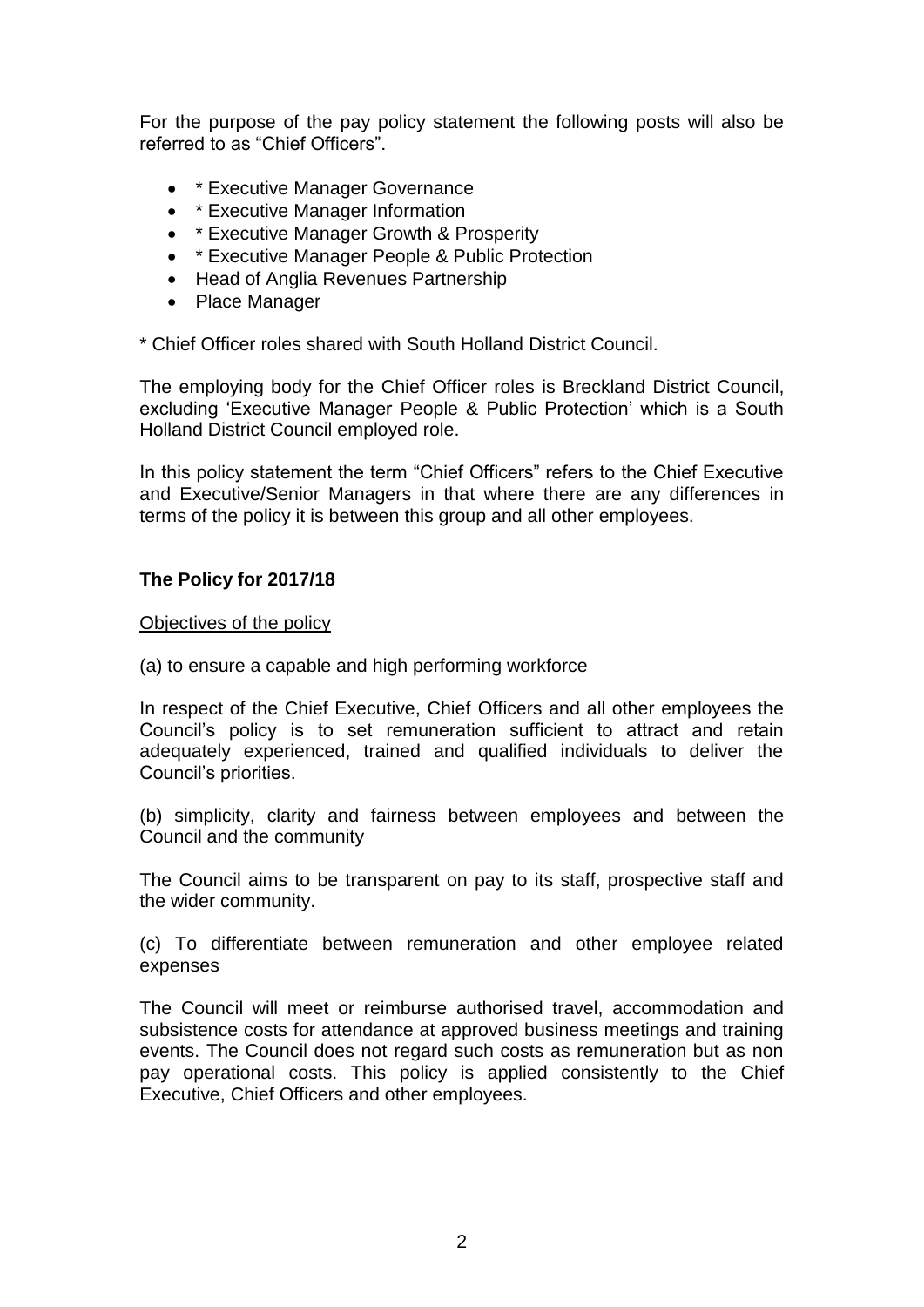## **Remuneration subject to national and local determination**

## **Pay bargaining**

The Council has its own Remuneration and Reward policy incorporating a Performance Related Pay scheme linked to the Council's annual appraisal scheme. Awards are set locally and agreed by the Executive Management team in line with the budget agreed by Full Council, including consultation with the recognised Union.

At the time of publication the existing pay scheme is under review with proposals for a new scheme anticipated to take effect from April 2017.

The scheme is applied consistently to the 'Breckland Council employed' Chief Officers and other employees.

The Council's Pay bands were last increased in April 2016.

## **Car Allowances**

The Council pays car allowances for use of private vehicles on council business in accordance with the National Joint Council agreement on pay and conditions of service. At the time of writing these scales are the same for BDC employed Chief Officers and other staff. The current rates (which were last increased in April 2009) are:

| <b>Essential User Rates</b>  | 451 - 999сс | 1000 - 1199cc | 1200<br>&<br><b>Above</b> |
|------------------------------|-------------|---------------|---------------------------|
| Lump sum per annum           | £846        | £963          | £1,239                    |
| (Monthly payment pro rata)   | £70.50      | £80.25        | £103.25                   |
| Per mile - first 8,500 miles | 36.9p       | 40.9p         | 50.5p                     |
| Per mile - after 8,500 miles | 13.7p       | 14.4p         | 16.4p                     |
| <b>Casual User Rates</b>     |             |               |                           |
| Per mile - first 8,500 miles | 46.9p       | 52.2p         | 65.0p                     |
| Per mile - after 8,500 miles | 13.7p       | 14.4p         | 16.4p                     |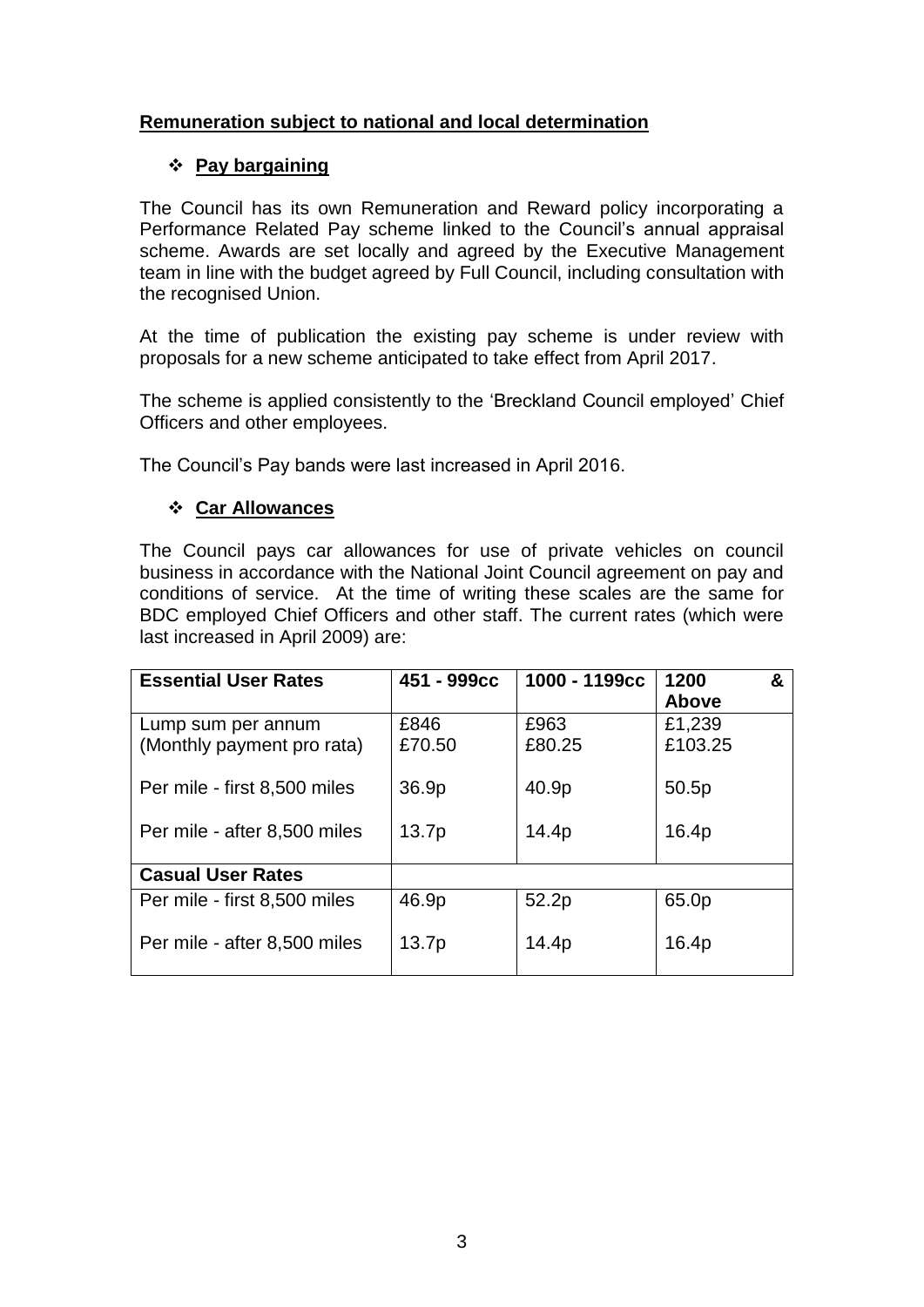## **Benefits**

The value of car allowances are categorised as 'Benefits in Kind' and are reportable to HM Revenues and Customs. The estimated values of these benefits in kind for 2017/18 in respect of Chief Officers will be:

| <b>Post</b>                                             | Benefit in Kind 2017/18<br>(estimated) |
|---------------------------------------------------------|----------------------------------------|
| <b>Chief Executive</b>                                  | £1239                                  |
| <b>Executive Director: Strategy &amp; Governance</b>    | £1239                                  |
| <b>Executive Director: Commercialisation</b>            | £1239                                  |
| <b>Executive Director: Place</b>                        | £1239                                  |
| <b>Executive Manager Governance</b>                     | £1239                                  |
| <b>Executive Manager Information</b>                    | £1239                                  |
| <b>Executive Manager Growth &amp; Prosperity</b>        | £1239                                  |
| <b>Executive Manager People &amp; Public Protection</b> | £963                                   |
| Head of Anglia Revenues Partnership                     | £1239                                  |
| <b>Place Manager</b>                                    | £1239                                  |

## **The Local Government Pension Scheme and policy with regard to the exercise of discretions**

Pension provision is an important part of the remuneration package.

All employees may join the local government pension scheme. The scheme is a statutory scheme with contributions from employees and from employers. For more comprehensive details of the local government pension scheme see:

#### http://www.lgps2014.org/

Neither the scheme nor the Council adopt different policies with regard to benefits for any category of employee: the same terms apply to the Chief Executive, Chief Officers and other staff.

The scheme provides for the exercise of discretion that allow for retirement benefits to be enhanced. The Council's published pension policy is to not enhance benefits for any of its employees. This policy statement reaffirms this in respect of Chief Officers and other employees.

The pension scheme provides for flexible retirement. It is the Council's policy to allow Flexible Retirement (where the business case permits) where no costs are payable by the employer. In applying the flexible retirement provision no distinction is made between Chief Officers and other employees.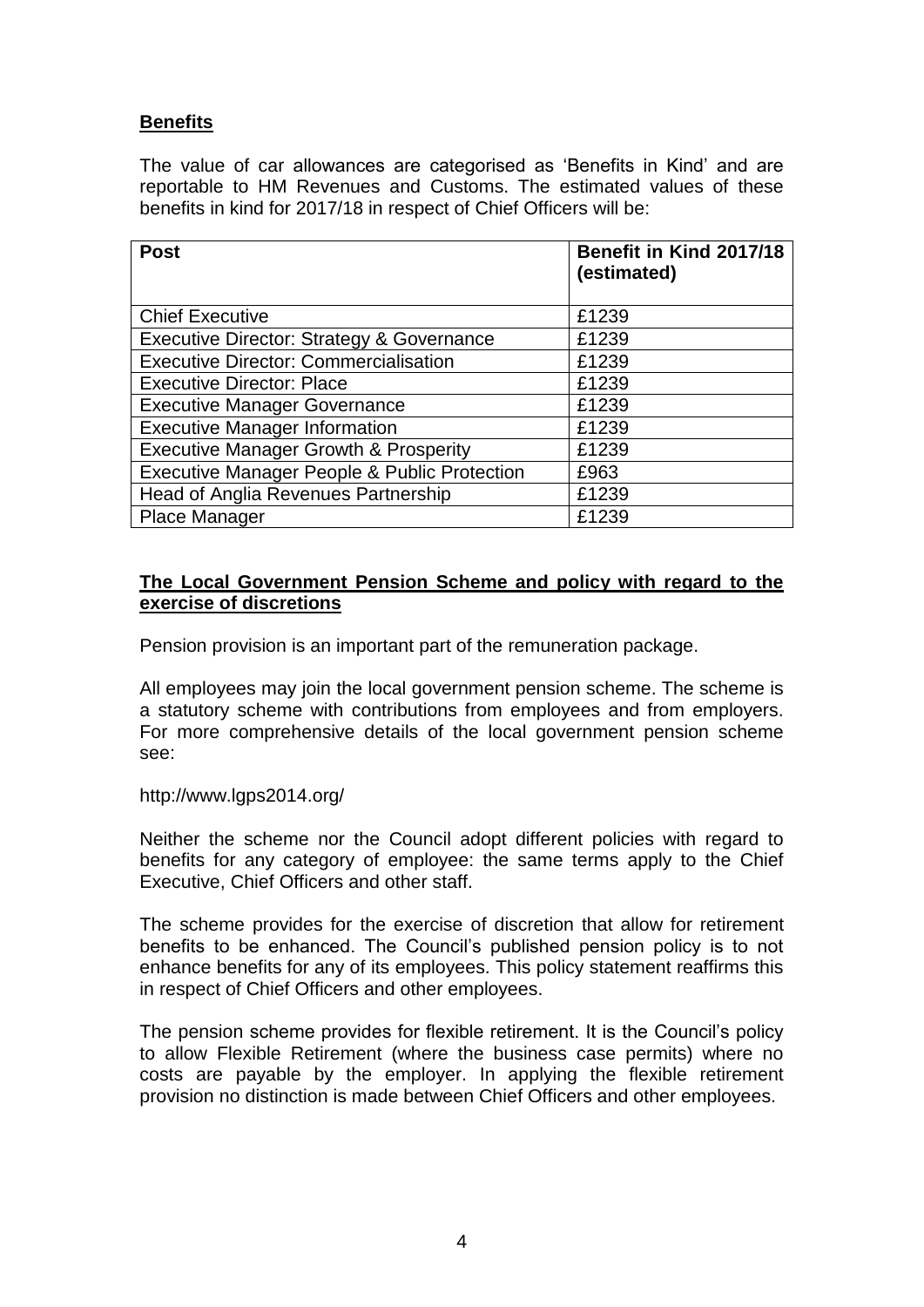## **Job Evaluation and Pay Bands**

All employees including Chief Officers have their basic pay grade/band determined by a job evaluation scheme (the Inbucon scheme) which ensures that different jobs having the same value are paid at the same rate / within the same pay band. The "job score" determines the pay band for the post within which there is provision for progression by way of annual consolidated performance related pay increases, until the top of the pay scale is reached.

## **Allowances on appointment**

The Council's policy is to not pay any form of "signing on" fee or incentive payment when recruiting.

Where it is necessary for a newly appointed employee to relocate to take up appointment the Council may make a contribution towards relocation expenses.

The same policy applies to Chief Officers and other employees in that payment will be made against a range of allowable costs for items necessarily incurred in selling and buying a property and moving into the area.

Details of the full scheme can be found in the Council's Relocation Policy.

## **Termination payments**

#### **Redundancy**

The Council has a single redundancy scheme which applies to all employees without differentiation.

The redundancy payment is based on the length of continuous local government service which is used to determine a multiplier which is then applied to actual pay; the Council uses the Statutory Redundancy pay calculation method, but bases weekly pay on contractual pay rather than the capped statutory method. The maximum number of years' service taken into account is 20 and the resulting maximum potential payment is 30 weeks' pay for anyone aged 61 or older. Details of the full scheme can be found in the Council's Redundancy Policy.

#### **Other termination**

The Council does not provide further payment to employees leaving the Council's employment other than in respect of accrued leave which by agreement is untaken at the date of leaving, or other contractual entitlement.

The Council does however recognise that situations may arise, and where the need for expediency is such, that it may be in the best interests of the authority to make individual payments relating to termination of employment.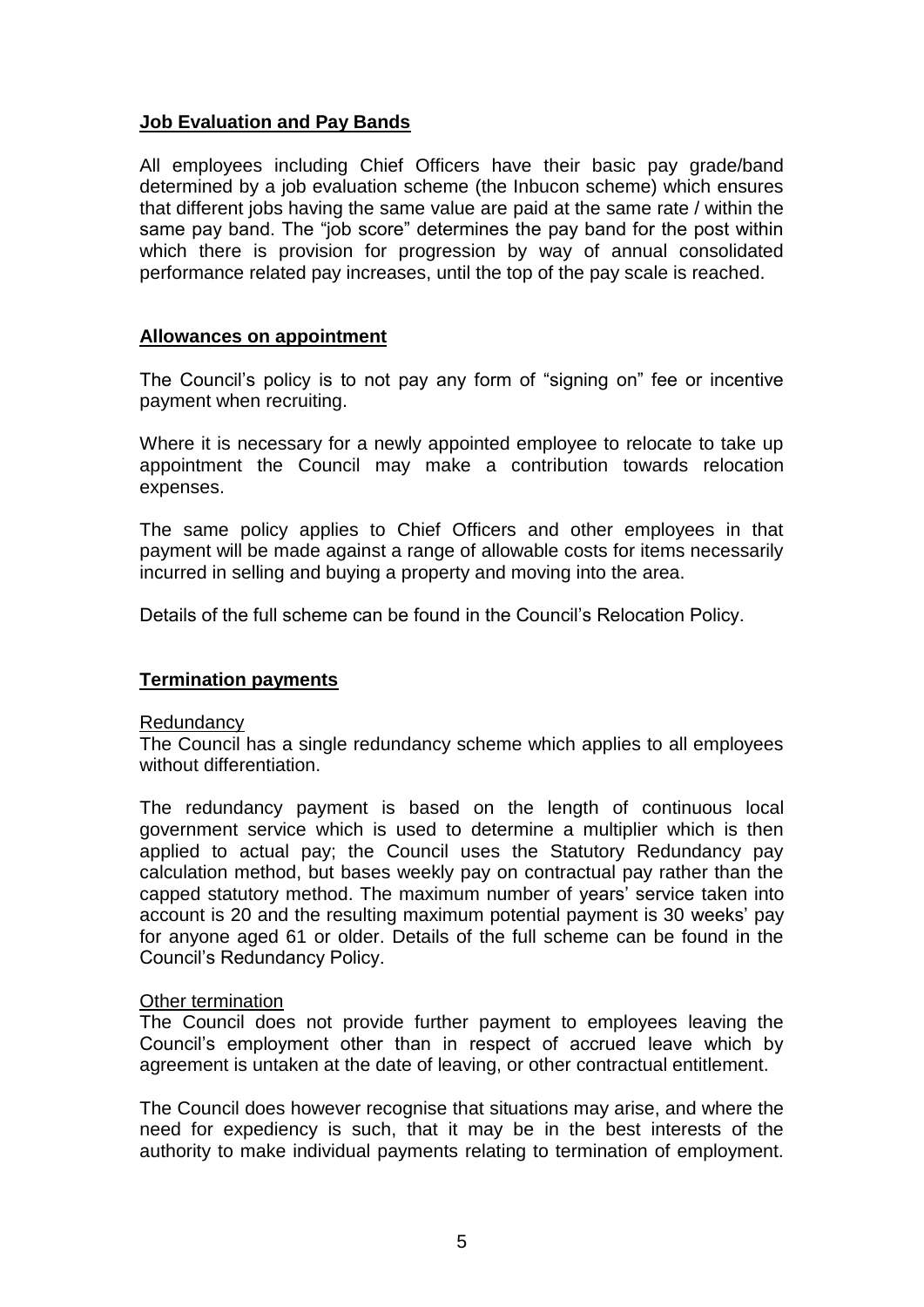In such cases these will be approved in accordance with the Council's constitution.

## **Professional fees and subscriptions**.

The Council will meet the cost of employees' professional fees and/or subscriptions where these are relevant to the office or employment, and are included in HM Revenues & Customs 'List 3', in accordance with section 343 and 344 Income Tax (Earnings and Pensions) Act 2003. This applies to both Chief Officers and other staff.

## **Returning Officer Fees**

The Council's appointed (Deputy) Returning Officer receives a (Deputy) Returning Officer fee in respect of County, District and Parish Council Elections. The fee for undertaking this role in Norfolk is calculated in accordance with a formula approved annually by a panel made up of the chairmen of the Independent Remuneration Panels of each of the 8 Norfolk Principal Councils, and based on a recommendation by the County Electoral Officers' Group. Fees for conducting Parliamentary Elections are determined by way of a Statutory Instrument.

## **Setting Salaries**

For the post of Chief Executive:

 $\triangleright$  the Council will set the starting salary by way of Full Council agreement, as per the Council's constitution. Where an independent recruitment partner is contracted to deal with the recruiting of a Chief Executive, advice will be taken as to an appropriate starting salary level.

For Chief Officer posts:

 $\triangleright$  the Council's 'Joint Appointments and Disciplinary Committee ' will agree terms of employment as per the Council's constitution (Part 3, Section D - Delegations to Committees (Non-Executive functions)).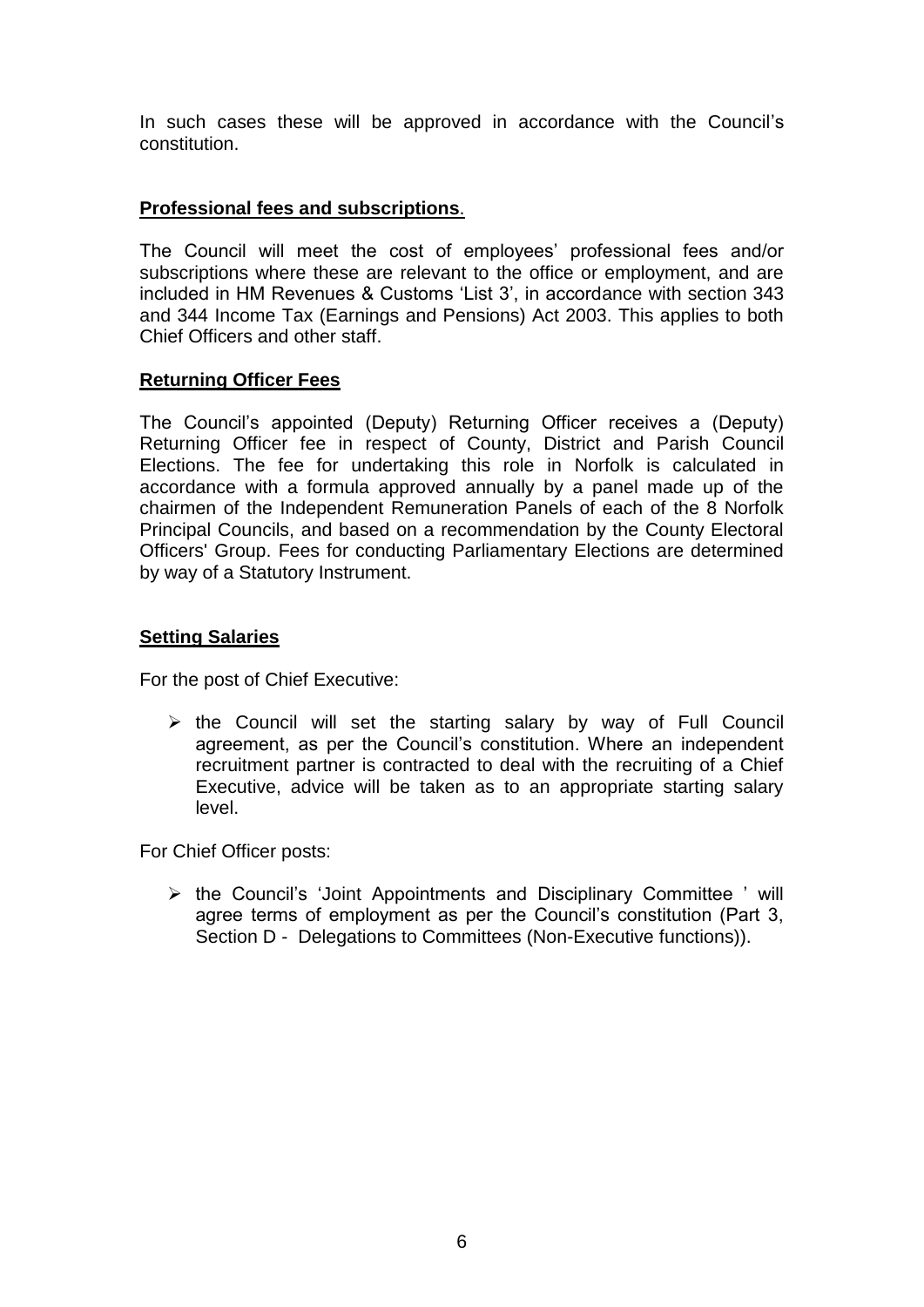## **Pay ceilings**

For 2017/18 the basic pay ceiling for current employees, including Chief Officer posts is the maximum of the respective pay band. The pay bands and pay ranges for 2017/18 are as follows (salary bands are subject to change pending the outcome of any pay agreement for 2017/18):

|          | MIN      | <b>MAX</b> |
|----------|----------|------------|
| Grade 1  | £105,912 | £130,192   |
| Grade 2  | £86,159  | £105,912   |
| Grade 3a | £70,096  | £86,159    |
| Grade 3b | £57,022  | £70,096    |
| Grade 4  | £48,417  | £57,022    |
| Grade 5  | £42,534  | £48,417    |
| Grade 6  | £36,646  | £42,534    |
| Grade 7  | £31,410  | £36,646    |
| Grade 8  | £26,177  | £31,410    |
| Grade 9  | £20,952  | £26,177    |
| Grade 10 | £17,030  | £20,952    |
| Grade 11 | £16,303  | £17,030    |

Staff employed under Apprenticeship schemes are subject to the appropriate Apprentice rate in operation at the time.

## **Chief Officer Pay bands**

| <b>Chief Executive</b>                | Grade 1  | ** £105,912 to £130,192 |
|---------------------------------------|----------|-------------------------|
| Executive Director: Strategy &        | Grade 2  | ** £86,159 to £105,912  |
| Governance                            |          |                         |
| <b>Executive Director:</b>            | Grade 2  | ** £86,159 to £105,912  |
| Commercialisation                     |          |                         |
| <b>Executive Director: Place</b>      | Grade 2  | ** £86,159 to £105,912  |
| Head of Anglia Revenues Partnership   | Grade 3a | *** £70,096 to £86,159  |
|                                       |          |                         |
| <b>Executive Manager Governance</b>   | Grade 3b | ** £57,022 to £70,096   |
| <b>Executive Manager Information</b>  | Grade 3b | ** £57,022 to £70,096   |
| <b>Executive Manager Growth &amp;</b> | Grade 3b | ** £57,022 to £70,096   |
| Prosperity                            |          |                         |
| Executive Manager People & Public     | Grade 3b | ** £57,022 to £70,096   |
| Protection                            |          |                         |
| Place Manager                         | Grade 4  | £48,417 to £57,022      |
|                                       |          |                         |

\*\* Salaries/salary related costs charged to Breckland District Council and South Holland District Council on a 60/40 basis.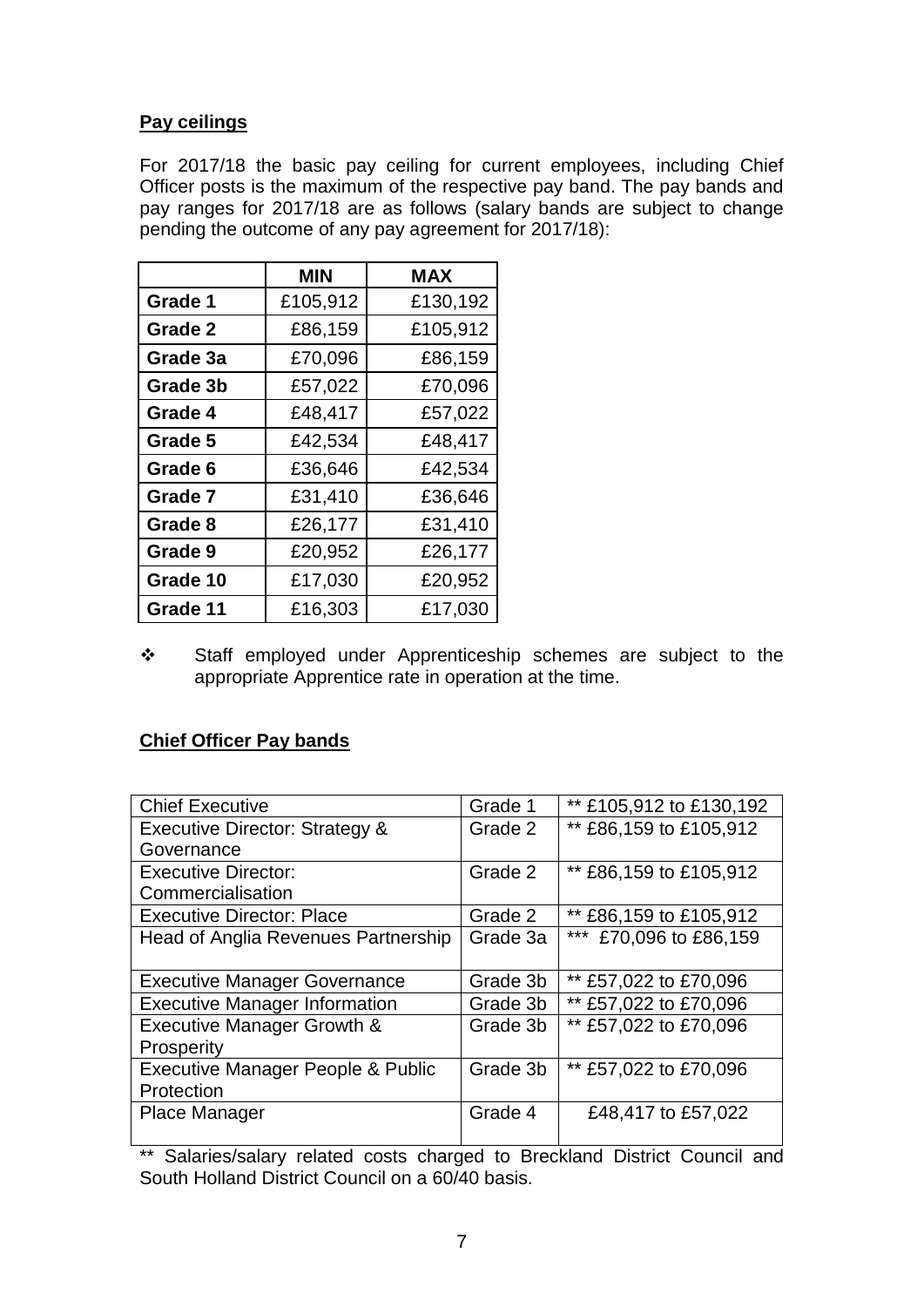\*\*\* Salary/salary related costs charged to Breckland District Council and other organisations within the Anglia Revenues Partnership.

Additionally senior officer remuneration for the previous financial year is published on the Council's website.

## **Pay floor**

The pay floor is the remuneration of the lowest paid employees. For the purpose of this statement "Lowest paid" is defined as the average pay of the 2% (5 individuals) of the Council's employees, subject to the above pay scales, with the lowest full-time equivalent (FTE) annual salary.

As at 31 March 2017 this average was £16,303.

The Council will not pay basic pay less than the amount applicable to the bottom point of the Grade 11 pay band. Employees in this group will be entitled to all other benefits – fringe payments, car allowances, pension, relocation, redundancy as all other employees.

## **Pay multiples**

The council does not explicitly set the remuneration of any individual or group of posts by reference to a simple multiple of another post or group of posts. The use of multiples cannot capture the complexities of a dynamic and highly varied workforce in terms of job content and skills required.

In terms of overall remuneration packages the Council's principle is to differentiate by setting different levels of basic pay to reflect differences in responsibilities but not to differentiate on other allowances, benefits and payments it makes.

The relationship between remuneration of the highest paid officer in the Council, the Chief Executive, and the remuneration of the lowest paid employee (as defined in the 'Pay Floor' paragraph above), is within a 10:1 ratio.

## **Future appointments and interim arrangements**

In the event of a vacancy – Chief Executive, Chief Officer or other employee – the arrangements set out above will apply in respect of permanent appointments.

If the need arises to provide agency or interim cover the principle is to seek to cap the cost of that appointment at no more than that of the permanent appointment taking into account additional employment costs – pension contributions, national insurance, paid leave etc. However, where necessary a higher "market rate" will be paid to secure a suitable individual and market